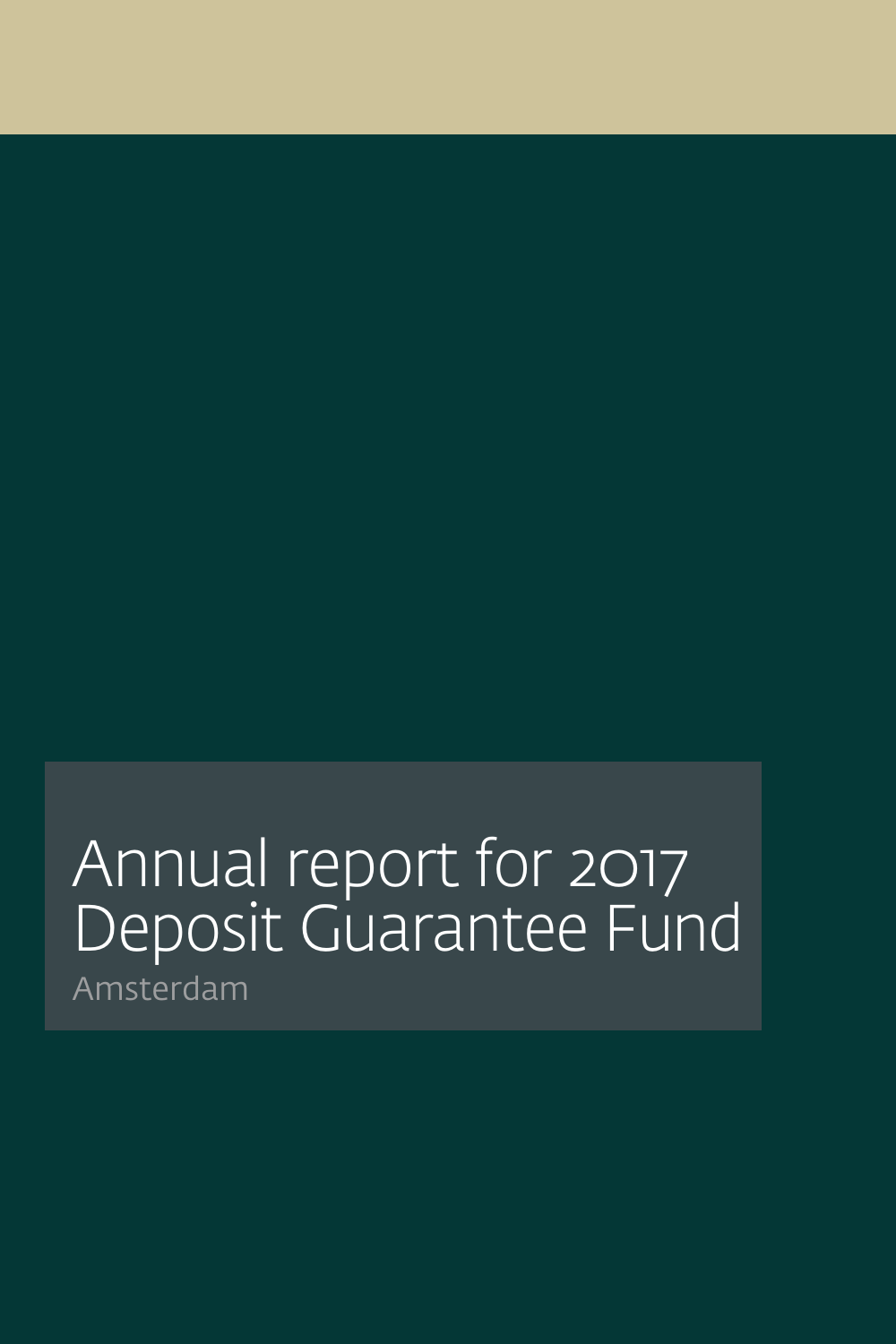Deposit Guarantee Fund PO Pox 98, 1000 AB Amsterdam Westeinde 1, 1017 ZN Amsterdam

Chamber of Commerce registration: 65035321 0000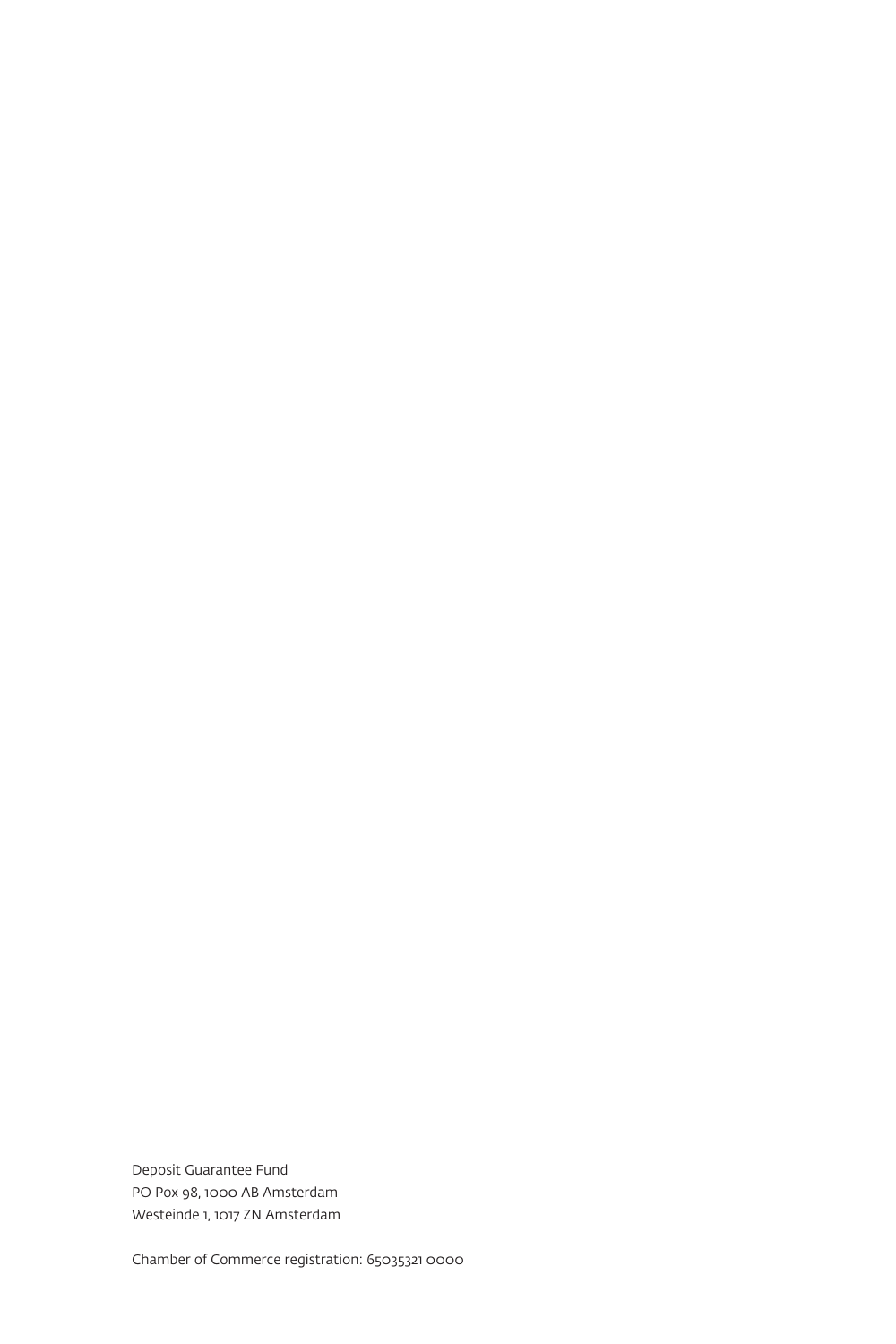# Contents

| Foreword                                                                      | 4        |
|-------------------------------------------------------------------------------|----------|
| Report of the Management Board<br>Signatures of the Management Board members  | 5.<br>10 |
| <b>Financial statements</b>                                                   | 11       |
| Balance sheet as at 31 December 2017 (following appropriation of the result)  | 11.      |
| Statement of income and expenditure for 2017                                  | 11       |
| Notes to the balance sheet as at 31 December 2017 and statement of income and |          |
| expenditure for 2017                                                          | 13       |
| Appropriation of the result                                                   | 18       |
| Events after the balance sheet date                                           | 18       |
| Signing of the financial statements                                           | 18       |

# [Other information](#page-18-0) 19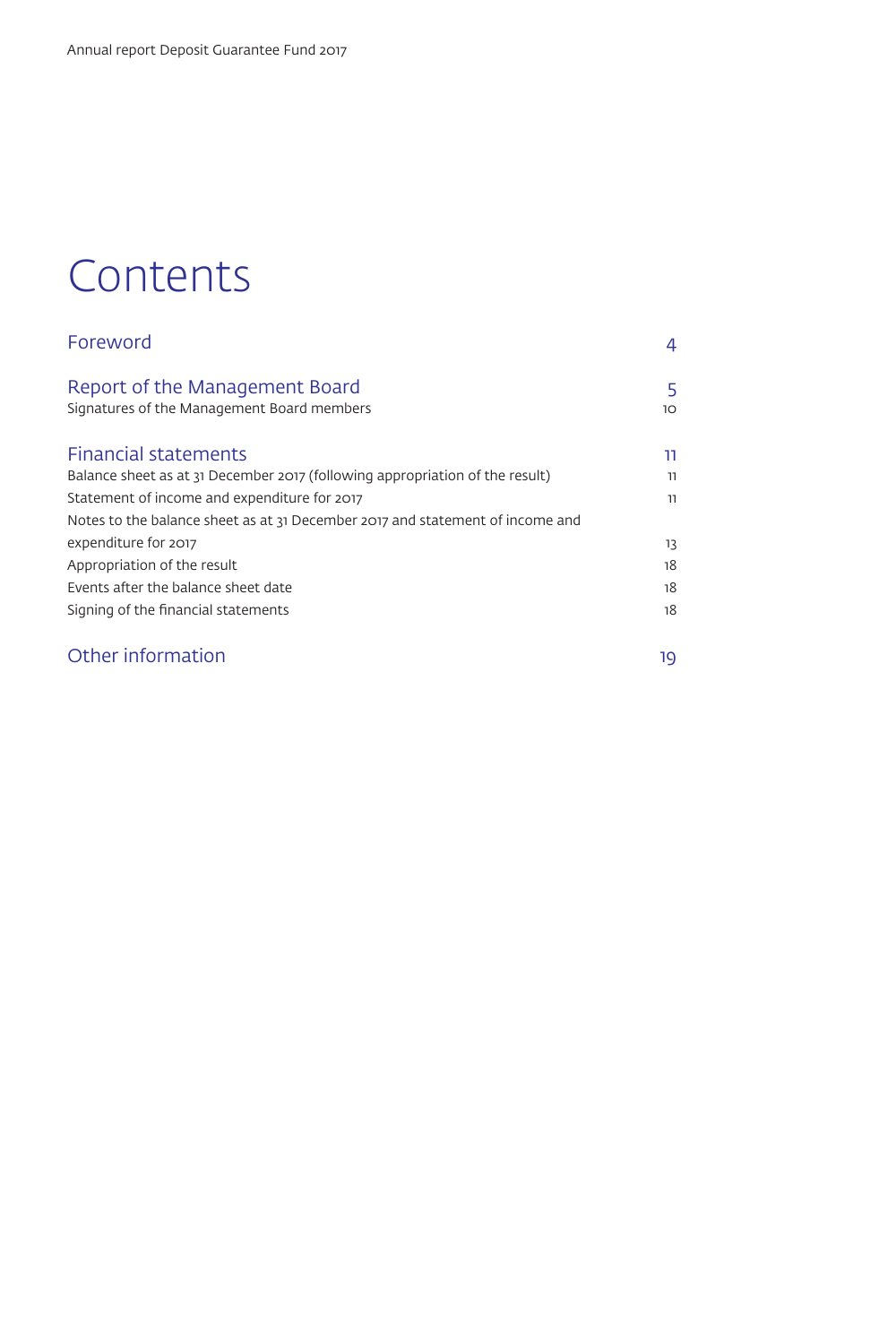# <span id="page-3-0"></span>Foreword

This Annual Report describes the activities performed by the Deposit Guarantee Fund (DGF) and the developments that affected it in 2017. It also looks ahead to future developments. It contains the management report and financial statements, which are submitted to De Nederlandsche Bank (DNB) no later than 15 March 20181 .

<sup>1</sup> Pursuant to Section 29.10(3) of the Decree on Special Prudential Measures, Investor Compensation and Deposit Guarantees under the *Wft* (*Besluit bijzondere prudentiële maatregelen, beleggerscompensatie en depositogarantie Wft – Bbpm*)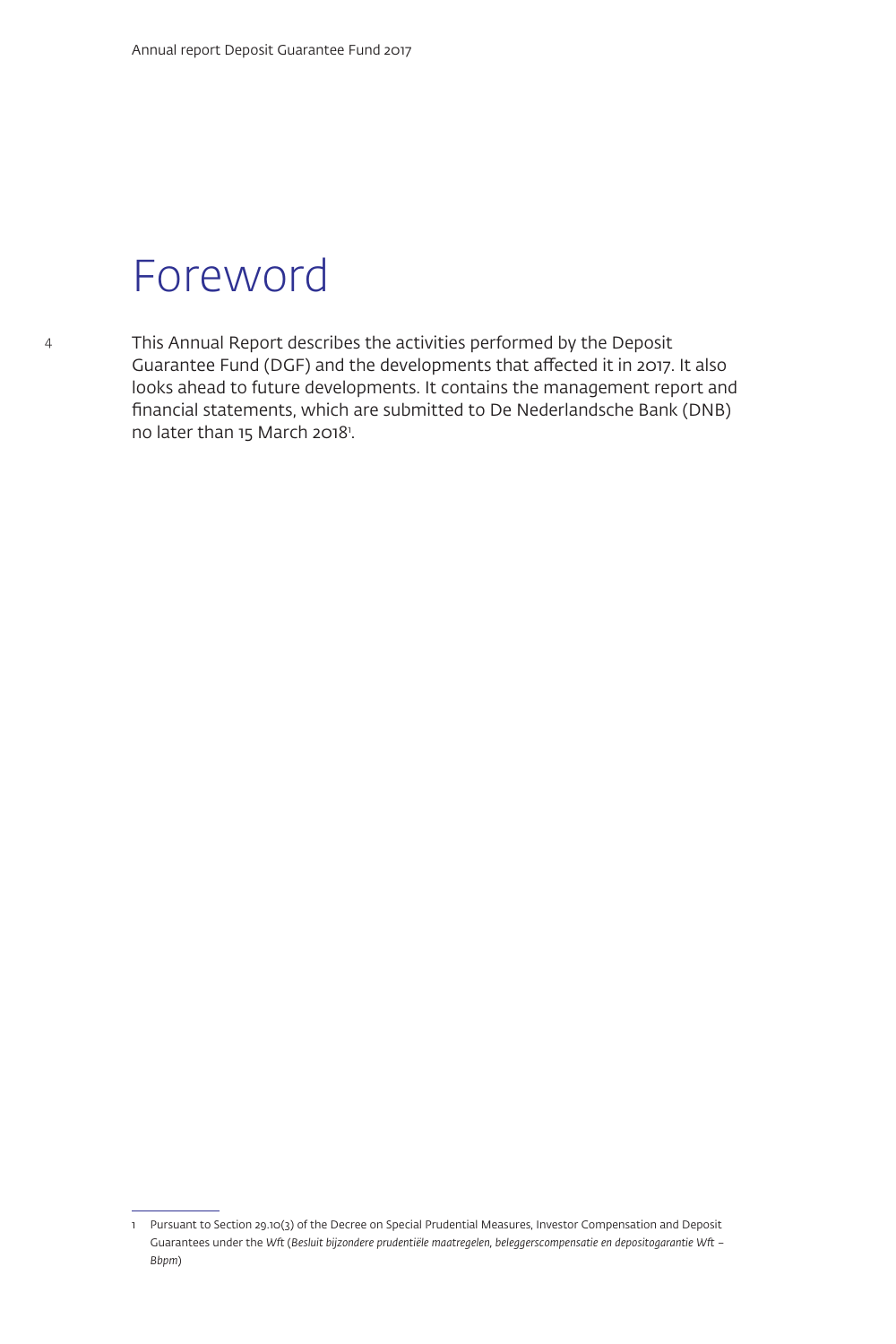# <span id="page-4-0"></span>Report of the Management Board

The deposit guarantee scheme (DGS) protects deposits held at banks holding a Dutch banking 5 licence and other banks that mandatorily participate in the scheme. It guarantees an amount of up to EUR 100,000 per depositor per bank. The DGF was established in late 2015 to fund the DGS. It is a legal entity incorporated under public law with registered office in Amsterdam. The DGF's task is to administer the financial resources needed to operate the DGS. If a bank should fail, the DGF will fund the depositor compensation amounts established by DNB. The DGF can also be used to fund resolution instruments.

## Accumulation of own funds

The banks bear the costs involved in the DGS.<del>'</del> Since 2016, the banks have paid quarterly contributions to the DGF. A newly licensed bank having its registered office in the Netherlands will automatically be subject to the DGS and must contribute to the reserve fund. DNB sets the contributions. By mid-2024, the DGF must amount to 0.8% of the aggregate guaranteed deposits<sup>3</sup>. A bank's contribution depends on the balance of its deposits as guaranteed under the DGS (the deposit base) and its risk profile, also relative to those of the other participating banks. If a bank should fail and depositors are unable to access their current or savings accounts, DNB awards compensation to depositors. The DGF will finance the compensation from its own funds, supplemented where needed by extraordinary contributions levied from other banks.

During the fund's accumulation phase, banks contribute roughly 0.94% of their deposit base each year, in addition to a supplementary levy (*suppletie*) designed to maintain the DGF's own funds in relation to growth in deposits. Based on the current volume of aggregate guaranteed deposits, annual contributions currently total between EUR 450 and EUR 500 million. Taking into account growth in the volume of guaranteed deposits, own funds are expected to reach the target level of some EUR 5 billion by mid-2024.

<sup>2</sup> The *Bbpm* provides that banks must contribute to the DGS.

<sup>3</sup> As stipulated in Article 10(2) of Directive 2014/49/EU on deposit guarantee schemes.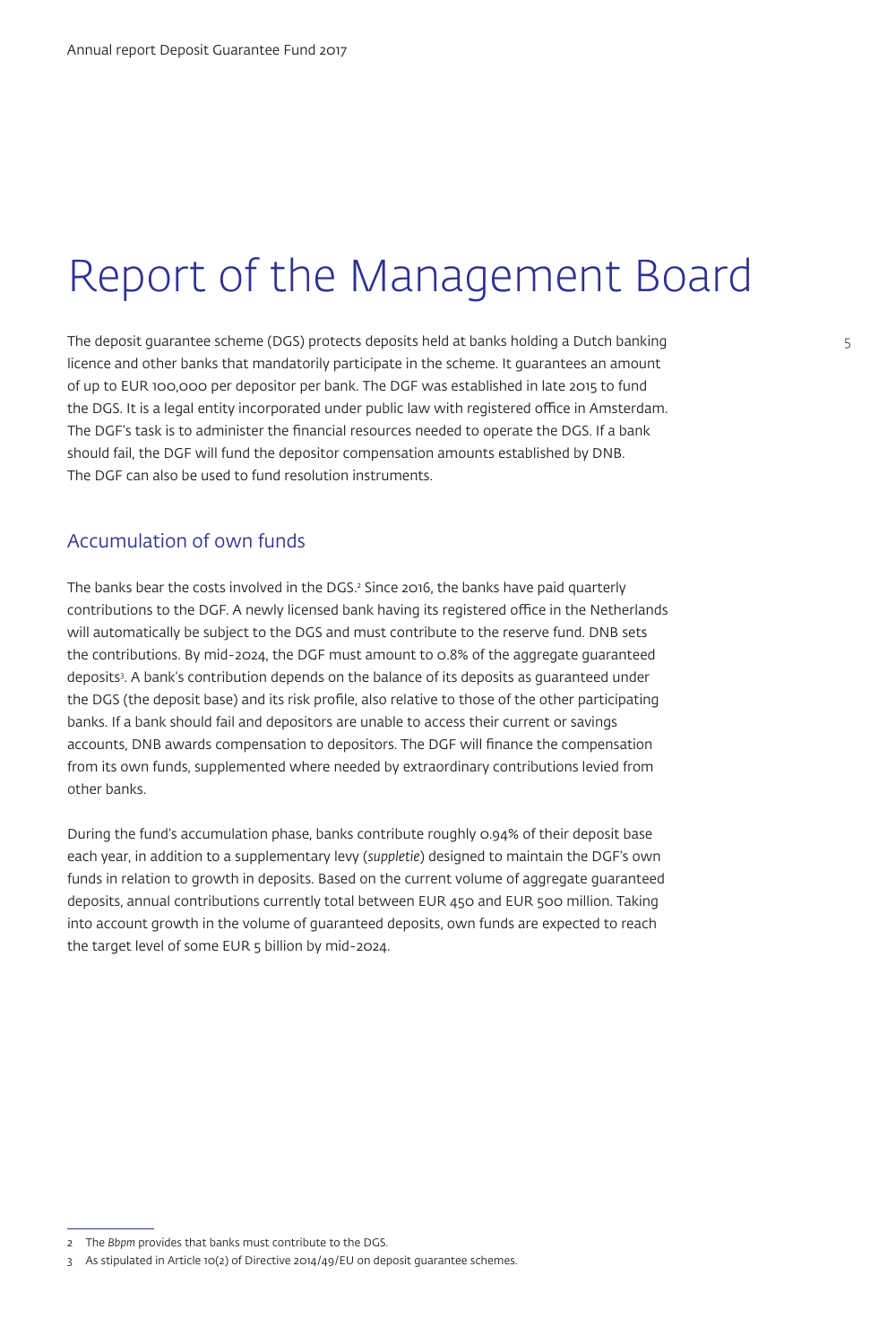At year-end 2017, they stood at EUR 915 million. The figure below shows the development in own funds in 2017.



## in EUR thousands Figure 1 Accumulation of the DGF's own funds in 2017

The DGF's own funds have an individualised and a collective component. Both components have their own specific purpose and comprise contributions paid by the banks.

- $\blacksquare$  The individualised component comprises balances attributed to each individual bank, which are accumulated from their basic contributions (*basisbijdrage*) and supplementary contributions (*suppletie*). For each bank, the target level equals 0.4% of its deposit base.
- The collective component comprises the risk-based contributions (risicobijdrage) and supplementary risk-based contributions (*risicosuppletie*) paid by the banks. This component's target level equals 0.4% of the banks' combined deposit base.

No amounts were withdrawn from the DGF's own funds to finance the DGS or deploy resolution instruments in the year under review.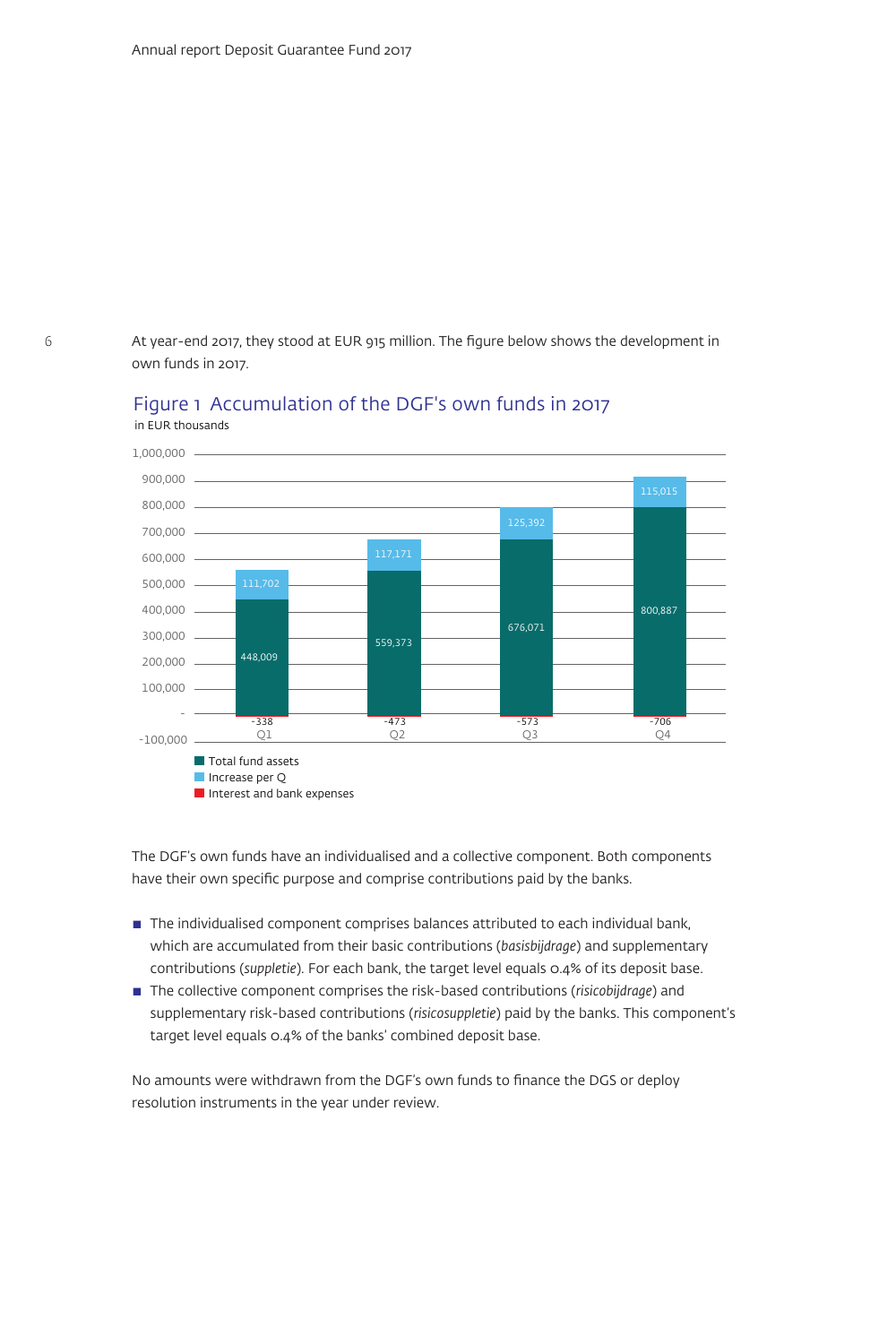## The fund's exposure, extraordinary contributions and backstop financing  $\frac{7}{2}$

In the end, the own funds and liquid assets determine the DGF's capacity for financing DGS compensation. Given that each quarter's contributions are collected in the next quarter, the DGF was capable of financing aggregate compensation under the DGS of some EUR 800 million as at year-end 2017. This amount would suffice to compensate for bankruptcies of half of the banks in the Netherlands.

If more banks or a major bank should fail, the DGF's own funds will be inadequate. Extraordinary contributions are then charged from the other banks to secure the financial resources needed. DNB sets the amount of the extraordinary contributions payable by the banks. The DGF can enter into agreements to secure third-party funding, given the likelihood that extraordinary contributions are not instantly available or are inadequate. The volume of the extraordinary contributions charged is limited to 0.5% of a bank's guaranteed deposit base each year, which currently provides a contribution potential of EUR 2.3 billion.

To bolster the DGF's financing capability, it initiated the conclusion of a EUR 3 billion credit facility agreement in 2017 from a consortium of four Dutch banks, which are ABN AMRO Bank, ING Bank, Rabobank and Volksbank. This credit line has enabled the fund to expand its financing capacity to over two-thirds of all Dutch banks. Its term is five years, with two consecutive one-year renewal options. Pursuant to the law, any credit agreement concluded by the DGF is subject to the minister of Finance's approval. Approval of the draft agreement is currently pending.

## Investment policy, risk management and audit

With a view to prevailing market conditions, the Management Board decided in 2016 to hold the DGF's financial resources in a current account with DNB for the foreseeable future. This minimises the credit risk associated with investment. Interest paid on this account is currently less negative than that paid on available market-based alternatives featuring a conservative risk profile commensurate with the nature of the fund. The Management Board in 2017 confirmed its decision to hold the fund's financial resources in a current account with DNB for the foreseeable future. If market rates should increase in the next few years, allocation to a longer maturity bond portfolio will become more attractive. Given the nature of the DGF, the principle underlying its investment policy is that investments must be made in low-risk liquid assets.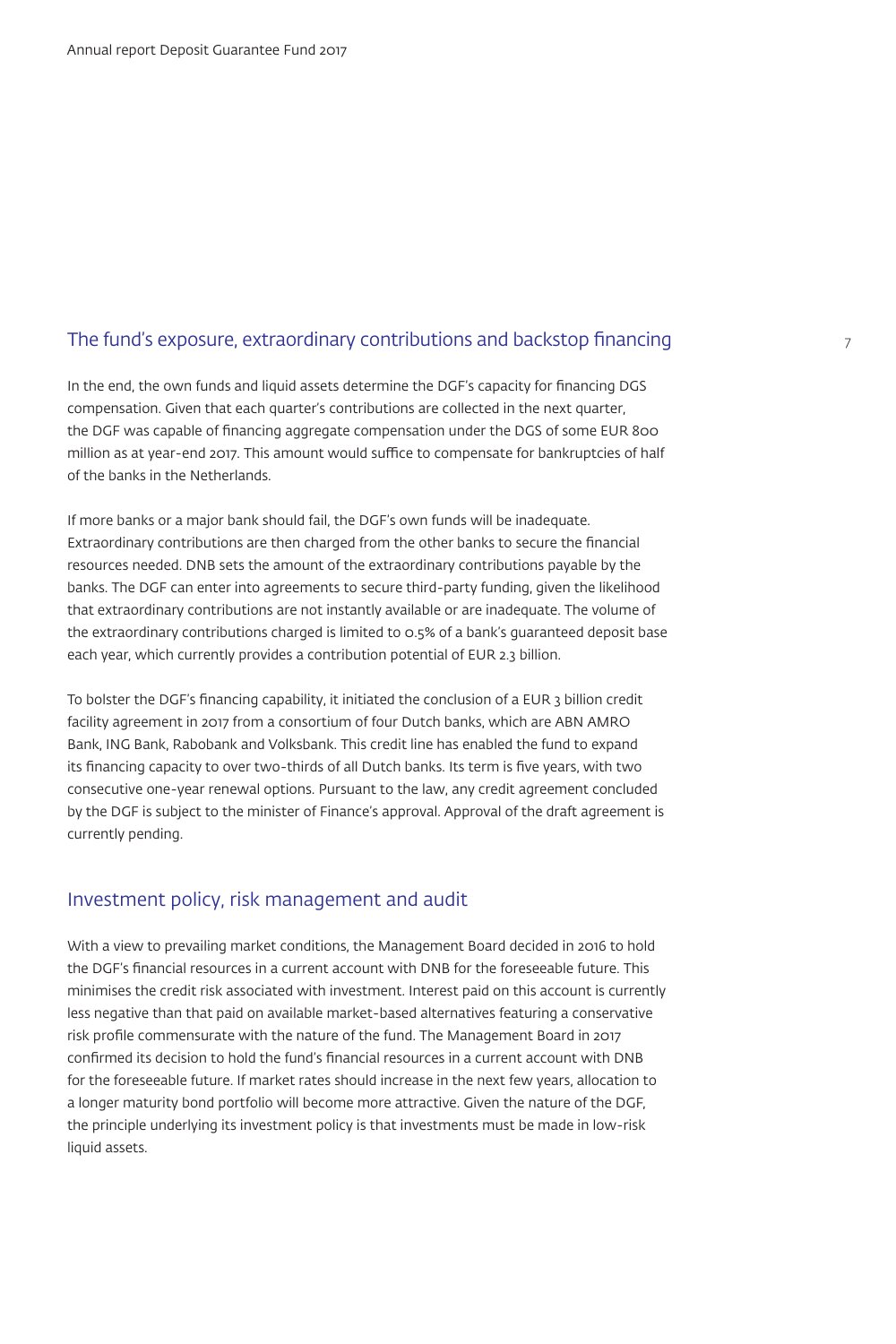Acting in its support capacity, DNB developed a simulation model in 2017 at the DGF's request to provide insight into the risk and return characteristics of investment alternatives. The Management Board approved the model in the second quarter of 2017. It uses the model to assess the DGF's investment policy from time to time. The model simulates both the fund's pay-out liabilities related to bank failures and the volume of its own funds, which is comprised of contributions, net interest income and market value changes of investments. It is used to determine the likelihood, for specific investment alternatives, of the fund having to pay out more than its resources permit. Based on the simulation model, the volume of the credit facility was set at EUR 3 billion.

As a rule, the Management Board discusses investment policy twice a year.

It has outsourced the DGF's accounting responsibilities to DNB. DNB has an integrated risk management framework and policy for the early identification and management of the principal risks. Its risk management model is based on the three lines of defence principle.

The Management Board has instructed an independent auditor to audit the financial statements and report on its findings. See the independent auditor's report on page 20.

### The DGF's governance

The DGF is represented by the Management Board, which, in addition to the Chair, has two members. DNB appoints, remunerates, suspends and dismisses them, as well as establishes who of them is appointed Chair and who Secretary.

At the time of the adoption of the 2017 financial statements, the members of the Management Board were:

- Jan Marc Berk Chair
- Bert Boertje
- **B** Martin Heerma

Jan Marc Berk succeeded Bert Boertje as Chair on 29 June 2017.

DNB supports the DGF in performing its task, providing the resources and services needed, including keeping its financial accounts. A collaboration protocol sets out the support which DNB provides. With respect to the management of its financial resources, the DGF entered into an asset management agreement with DNB in 2016.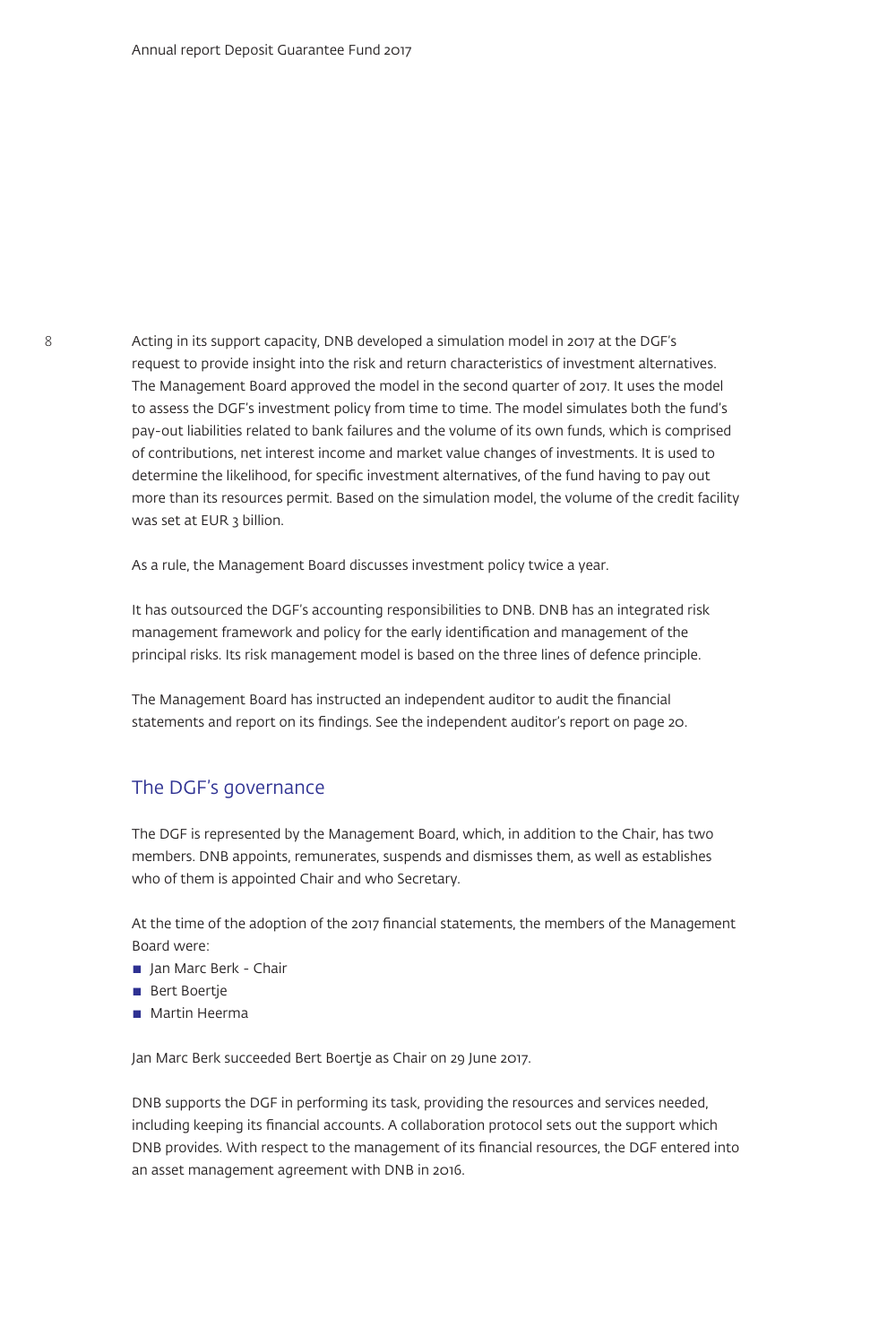## Outlook 9

A key future development is the minister of Finance's intention to require the DGF to operate under a treasury banking regime (*schatkistbankieren*). Expectations are that more details will be announced in the spring of 2018 in this regard. A fundamental precondition for the DGF is that its own funds must be readily available once the DGS is activated with respect to a failing bank. If the DGF should be instructed to operate under a treasury banking regime, the Management Board's charter and the cooperation agreements which it has concluded with DNB will need to be amended accordingly.

The DGS Directive provides for cooperation between the European deposit guarantee schemes. With regard to a deposit held at a branch office in another Member State, DNB must be able to provide the DGS authority in that Member State with relevant information. Such information enables the authority to make payments to the holders of the deposits held at the branch office. The Dutch DGS will remain responsible for such payments, and they will be funded by the DGF. Conversely, the other Member State's DGS will be responsible for making payments with respect to deposits held at Dutch branch offices of a bank from that Member State, and the foreign DGS will finance those payments.

European cooperation is arranged through a series of agreements, and the first bilateral agreement was entered into with the German DGS in February 2018.

At the European level, limited progress was made in negotiations about the European deposit guarantee scheme (EDIS), which is to contribute to the completion of the banking union. EDIS will not replace the national DGSs, but will fully or partially consolidate funding on a European level. If agreement is reached on EDIS, national guarantee funds will gradually be replaced in whole or in part by a European fund in due course. Negotiations still being under way, no statement can be made about the impact this might have on the DGF's current tasks.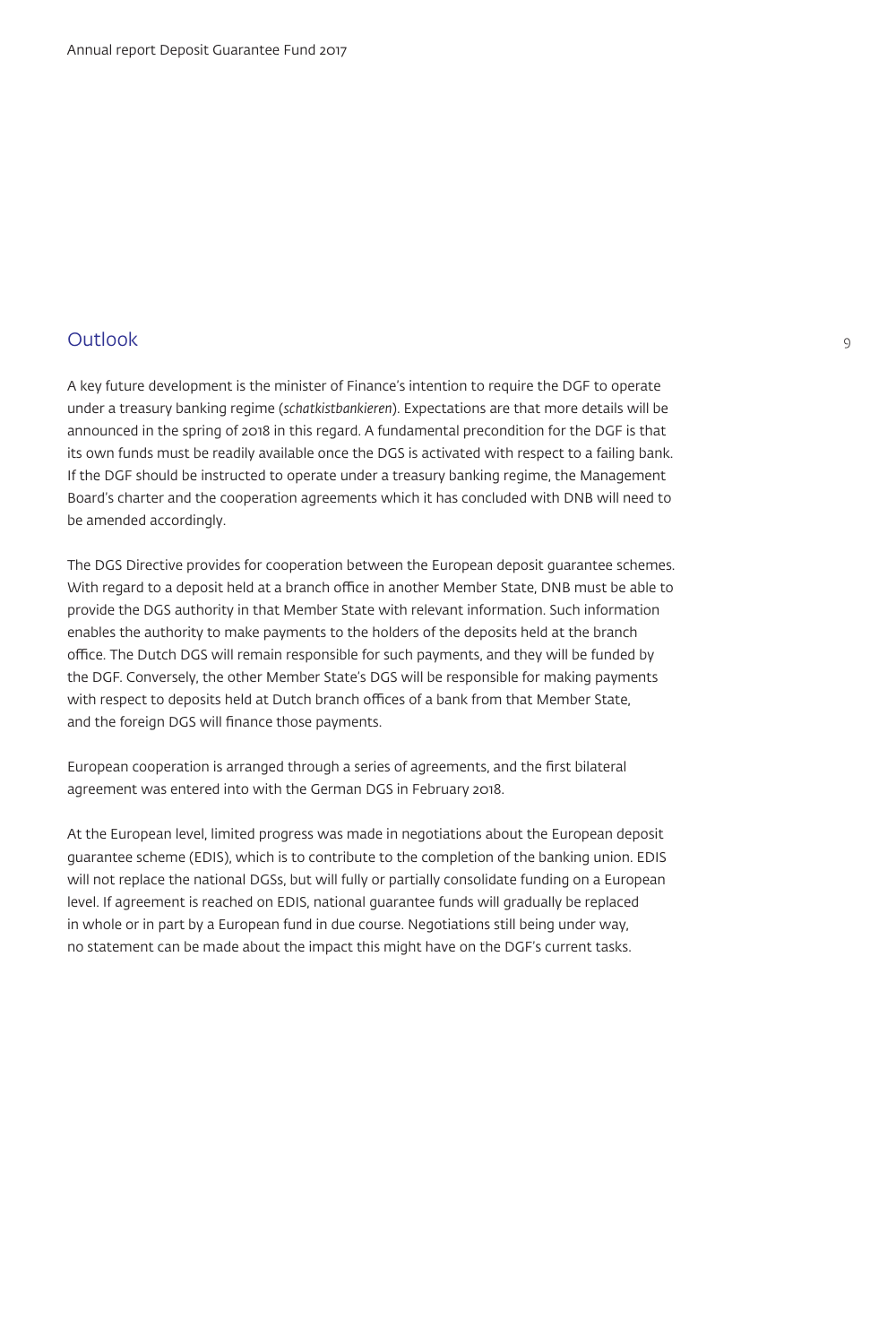#### <span id="page-9-0"></span>10 Signatures of the Management Board members

Amsterdam, 12 March 2018 The Management Board of the Deposit Guarantee Fund

Jan Marc Berk Nation Albert Boertje Martin Heerman Martin Heerman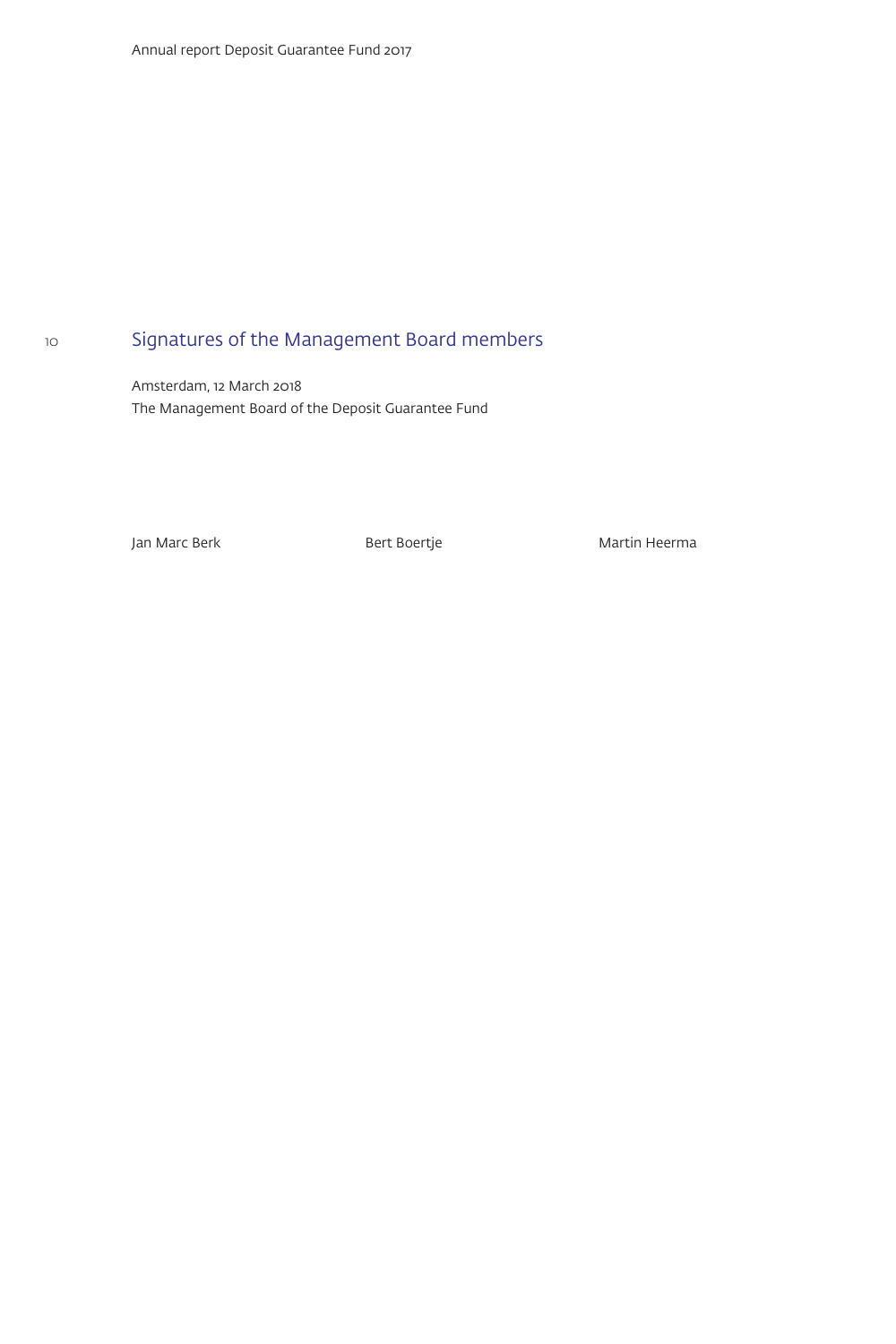# <span id="page-10-0"></span>Financial statements

## Balance sheet as at 31 December 2017 (following appropriation of the result) EUR thousands

|                            | 31-12-2017 | 31-12-2016 |                          | $31 - 12 - 2017$ | 31-12-2016 |
|----------------------------|------------|------------|--------------------------|------------------|------------|
| Assets                     |            |            | <b>Liabilities</b>       |                  |            |
| 1 Current account deposits | 800.429    | 336.967    | 1 Own funds              | 915,196          | 448,009    |
| 2 Accounts receivable      | 115,047    | 111,136    | 2 Accounts payable       | 280              | 94         |
| Contributions<br>21        | 115,015    | 111,122    |                          |                  |            |
| Other receivables<br>22    | 32         | 14         |                          |                  |            |
| <b>Total assets</b>        | 915,476    | 448.103    | <b>Total liabilities</b> | 915,476          | 448,103    |

## Statement of income and expenditure for 2017

EUR thousands

|                       |                           | 2017     | 2016    |  |  |
|-----------------------|---------------------------|----------|---------|--|--|
| Income                |                           |          |         |  |  |
|                       | 1 Contributions           | 469,280  | 448,328 |  |  |
|                       | 2 Reimbursement of costs  | 41       | 35      |  |  |
| <b>Total income</b>   |                           | 469,321  | 448,363 |  |  |
|                       | <b>Expenses</b>           |          |         |  |  |
|                       | 3 Interest expenses       | $-2,092$ | $-319$  |  |  |
|                       | 4 Bank charges            | -1       |         |  |  |
| 5                     | Other costs               | $-29$    | $-21$   |  |  |
| 6                     | Independent auditor's fee | $-12$    | -14     |  |  |
| <b>Total expenses</b> |                           | $-2,134$ | -354    |  |  |
| Result for the year   |                           | 467,187  | 448,009 |  |  |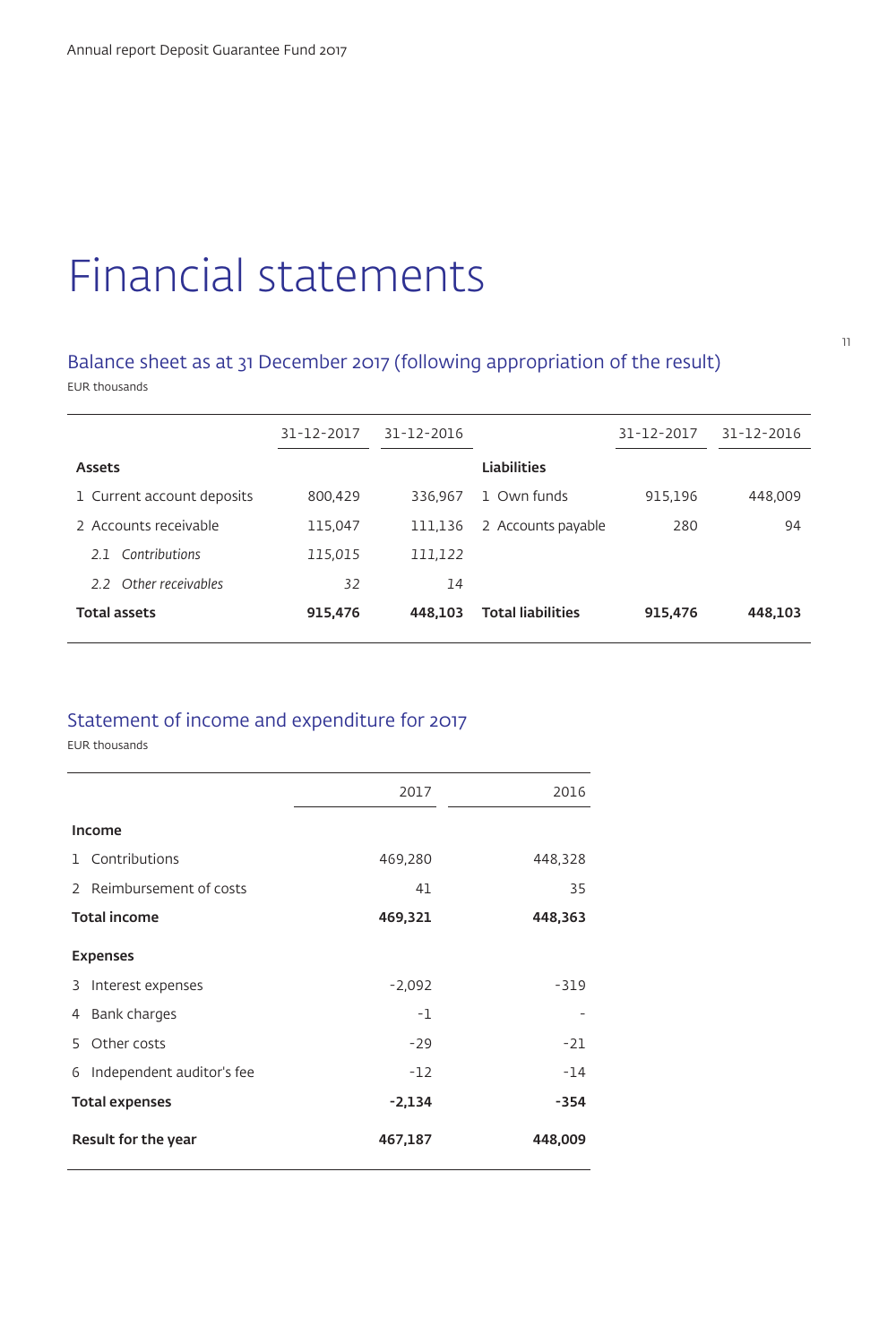## 12

# <span id="page-11-0"></span>Statement of cash flows for 2017

EUR thousands

|                                      | 2017     | 2016     |
|--------------------------------------|----------|----------|
| Income                               |          |          |
| 1 Cash flows from operations         | 463,462  | 336,967  |
| 1.1 Result                           | 467,187  | 448,009  |
| 1.2 Movements in accounts receivable | $-3,911$ | -111,136 |
| 1.3 Movements in accounts payable    | 186      | 94       |
| 2 Cash flows from investments        |          |          |
| 3 Cash flows from financing          |          |          |
| Movements in current account deposit | 463,462  | 336,967  |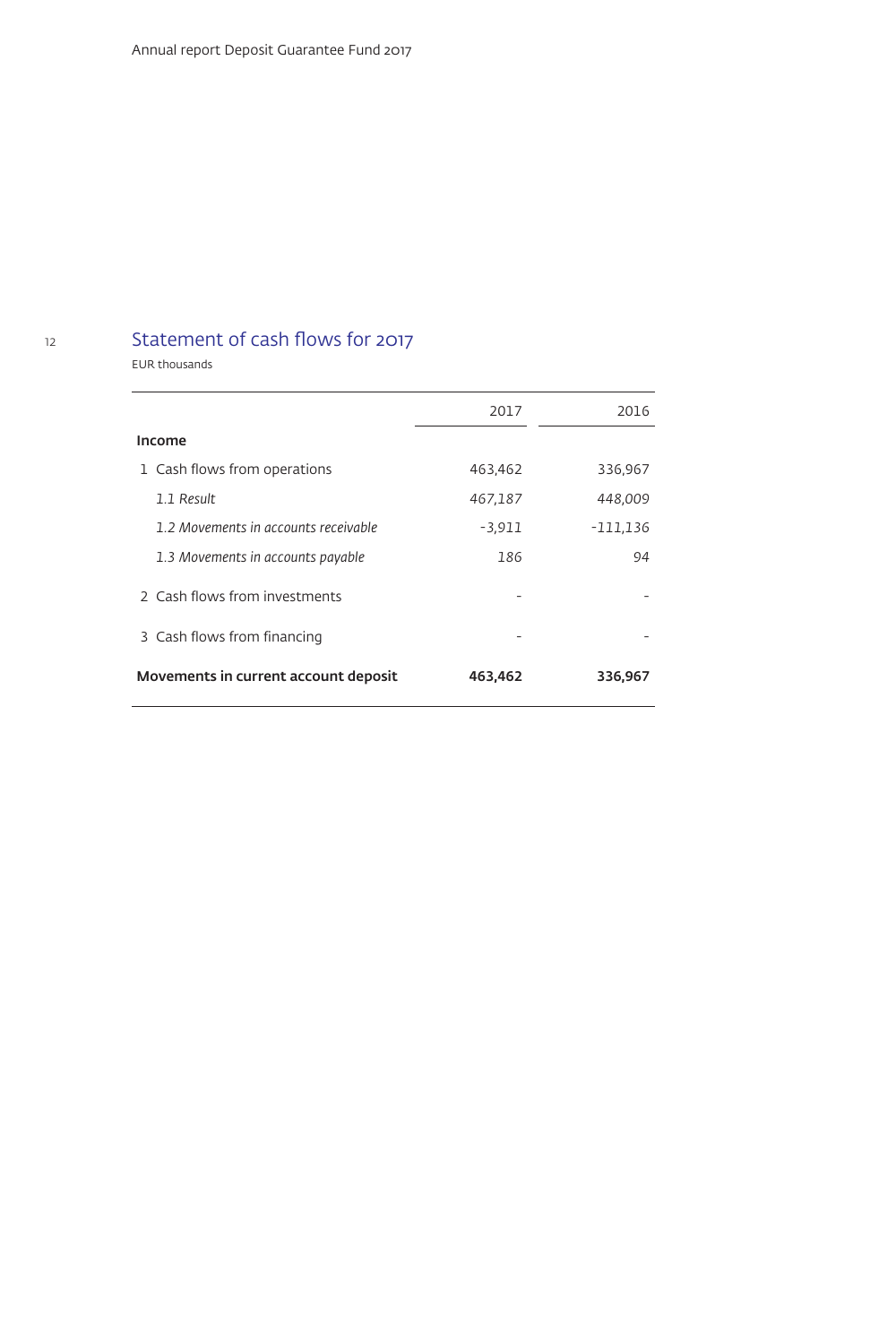## <span id="page-12-0"></span>Notes to the balance sheet as at 31 December 2017 and statement of 13 April 13 income and expenditure for 2017

## 1. Accounting policies

The financial statements were prepared in accordance with the Non-Departmental Public Bodies Framework Act (*Kaderwet zelfstandige bestuursorganen – Kzbo*), and Part 9 of Book 2 of the Dutch Civil Code4 was applied correspondingly. In addition, the Dutch Accounting Standards (*Richtlijnen voor de Jaarverslaggeving – RJ*) were applied to the extent relevant to the DGF.

#### Accounts receivable and payable

The accounts receivable as current account balances and other accounts receivable, as well as payables are presented at their nominal amounts. Transactions in accounts receivable and payable are recognised as at the settlement date.

#### Income and expenses

Income and expenses are recognised in the financial year in which they are received or paid.

## 2. Notes to the balance sheet

#### Assets

#### 1. Current account deposits

This item, amounting to EUR 800,429,000 as at 31 December 2017 (31 December 2016: EUR 336,967,000), consists of demand deposits held with DNB. DNB charges interest on the current account deposits, which equals the deposit facility rate. As at 31 December 2017, this was -0.4% (31 December 2016: -0.4%).

#### 2. Accounts receivable

Accounts receivable, amounting to EUR 115,047,000 as at 31 December 2017 (31 December 2016: EUR 111,136,000) include two items:

- 2.1 Contributions: EUR 115,015,000 (31 December 2016: EUR 111,122,000). These are the contributions receivable for the fourth quarter of 2017.
- 2.2 Other receivables: EUR 32,000 (31 December 2016: EUR 14,000). This concerns the reimbursement to be received of costs to be incurred5 , As at 31 December 2017, these were EUR 20,000 in legal fees and EUR 12,000 in audit fees.

<sup>4</sup> The relevant sections of the *Kzbo* are listed in the *Bbpm*, Bulletin of Acts, Orders and Decrees 2015, no. 433

<sup>5</sup> DNB reimburses the DGF for the costs incurred. Pursuant to the Financial Supervision Funding Act (*Wet bekostiging financieel toezicht*), DNB will recover these costs from the financial sector.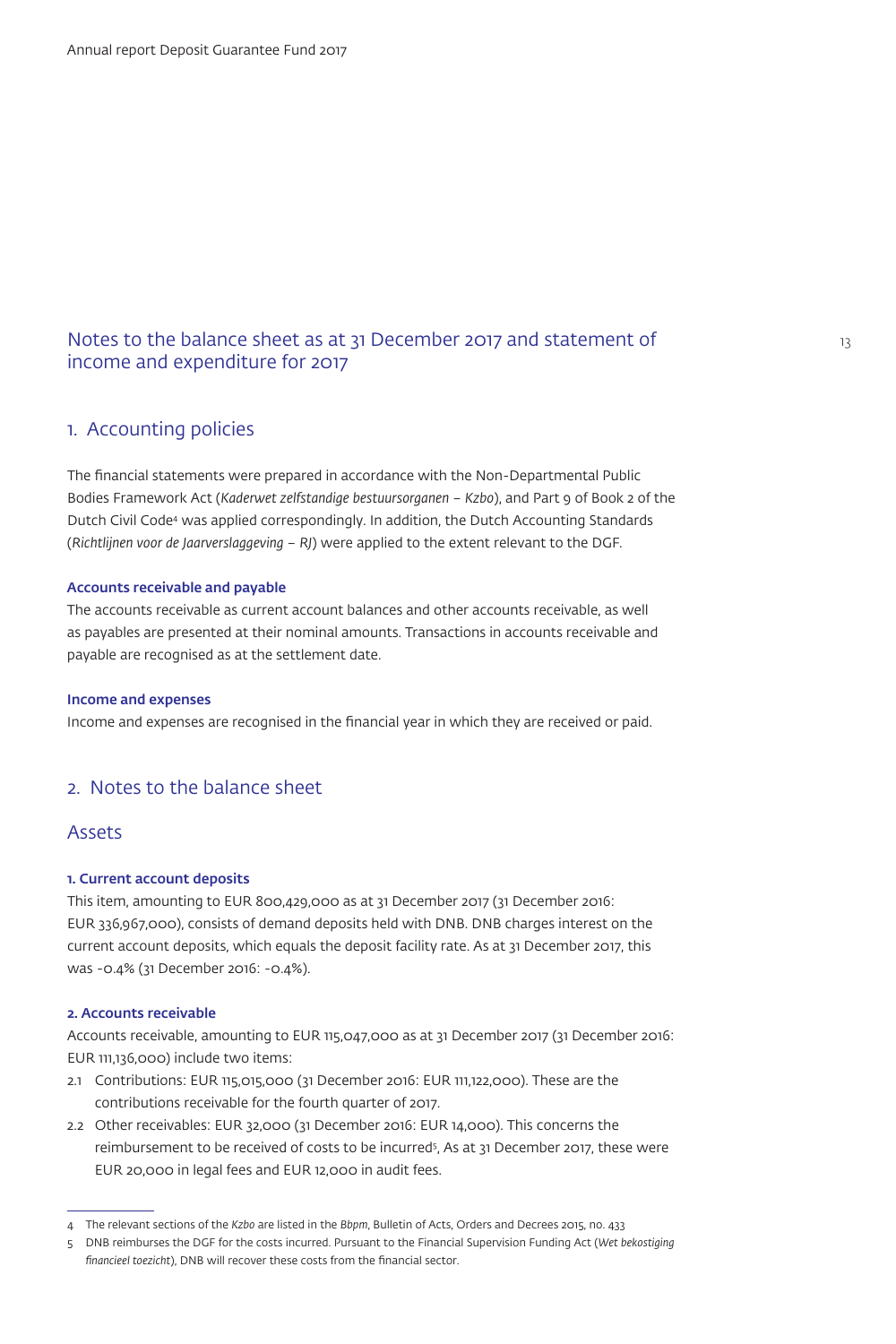#### $14$ Liabilities

### 1. Own funds

The result for 2017 was added to own funds in full. It mainly comprised the contributions collected and interest expenses paid. Following appropriation of the result, own funds stood at EUR 915,196,000 as at 31 December 2017 (31 December 2016: EUR 448,009,000).

#### EUR thousands

|                                | Total own funds | Individualised<br>component | Collective<br>component |
|--------------------------------|-----------------|-----------------------------|-------------------------|
| Balance as at 31 December 2015 |                 |                             |                         |
| Profit for the year 2016       | 448.009         | 224.158                     | 223,851                 |
| Balance as at 31 December 2016 | 448.009         | 224.158                     | 223,851                 |
| Profit for the year 2017       | 467,187         | 234.478                     | 232.709                 |
| Balance as at 31 December 2017 | 915,196         | 458,636                     | 456,560                 |

Own funds are held in an individualised and a collective component. The basic contribution paid by each bank accrues as its individual balance. Combined, the balances paid by the banks make up the reserve fund's individualised component (31 December 2017: EUR 458,636,000). The reserve fund's collective component (31 December 2017: EUR 456,560,000) comprises the combined risk-based contributions paid by the participating banks. The negative return of EUR 2,092,000 (31 December 2016: EUR 319,000) on the fund's financial resources and the bank charges of EUR 1,000 (31 December 2016: nil) were allocated to the two fund components on a pro-rata basis.

Own funds were not used to make DGS payments in 2017. The *Wft*6 describes exhaustively for which purposes DNB may request the DGF to apply its own funds.

### 2. Accounts payable

Accounts payable, amounting to EUR 280,000 as at 31 December 2017 (31 December 2016: EUR 94,000). These are EUR 248,000 in interest expenses (31 December 2016: EUR 80,000), EUR 20,000 in legal fees (31 December 2016: nil) and EUR 12,000 in audit fees (31 December 2016: EUR 14,000).

<sup>6</sup> Section 3:259a of the *Wft*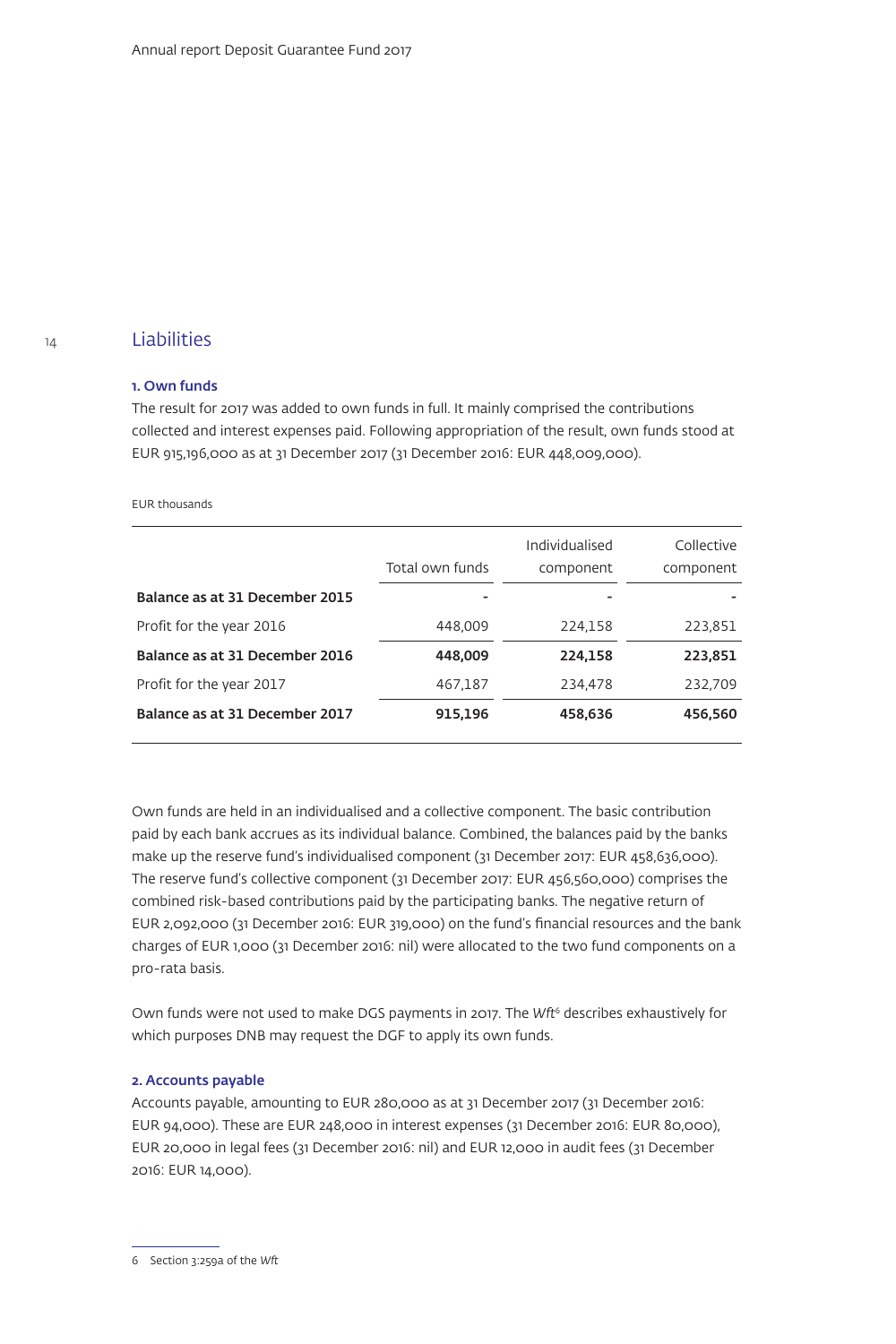## 3. Notes to the statement of income and expenditure 15

#### 1. Contributions

Income from contributions was EUR 449,280,000 in 2017 (2016: EUR 448,328,000). This amount mainly comprises the banks' contributions paid in the four quarters of 2017.

The population of banks whose deposits are guaranteed under the DGS changes. Branch offices are converted into subsidiaries or vice versa from time to time, and other cross-border changes are also conceivable. Pursuant to the DGS rules7 , if a bank or a part thereof discontinues its participation in a country's DGS and joins another country's DGS, the first DGS must transfer the contributions received during the twelve months before the discontinuation to the second DGS on a pro rata basis. Within this context, the DGF received EUR 7,000 from and paid EUR 4,000 to deposit guarantee funds in other EU countries.

#### 2. Reimbursement of costs

DNB reimburses the DGF for the costs incurred, which were EUR 41,000 in 2017 (2016: EUR 33,000). Pursuant to the Financial Supervision Funding Act (*Wet bekostiging financieel toezicht*), DNB will recover these costs from the financial sector. DNB will reimburse the DGF for the costs detailed under "Other expenses" and "Audit fees" for 2017.

#### 3. Interest expenses

The DGF owes interest at the deposit facility rate on the current account deposits held with DNB. DNB charged interest at -0.4% throughout the period (2016: -0.4%). The interest expenses were EUR 2,092,000 in 2017 (2016: EUR 319,000). The increase in interest expenses was entirely caused by the growth in funds held in current account.

#### 4. Bank charges

The DGF is charged a fee of EUR 1,000 for holding funds in current account.

#### 5. Other costs

The Management Board paid EUR 20,000 in fees for legal advice about backstop funding in 2017. EUR 9,000 was paid in fees and charges for the use of bank accounts and payment systems (2016: EUR 21,000).

DNB supports the DGF in performing its task, providing the resources and services needed, including keeping its financial accounts. As agreed between DNB and the DGF, DNB reimburses<sup>8</sup> the costs involved in these support activities directly. They are not charged to the DGF.

<sup>7</sup> See Article 14(3) of the DGS Directive, part of which was transposed to Dutch law in Section 29.20 of the *Bbpm*.

<sup>8</sup> Pursuant to the Financial Supervision Funding Act, DNB will recover these costs from the financial sector.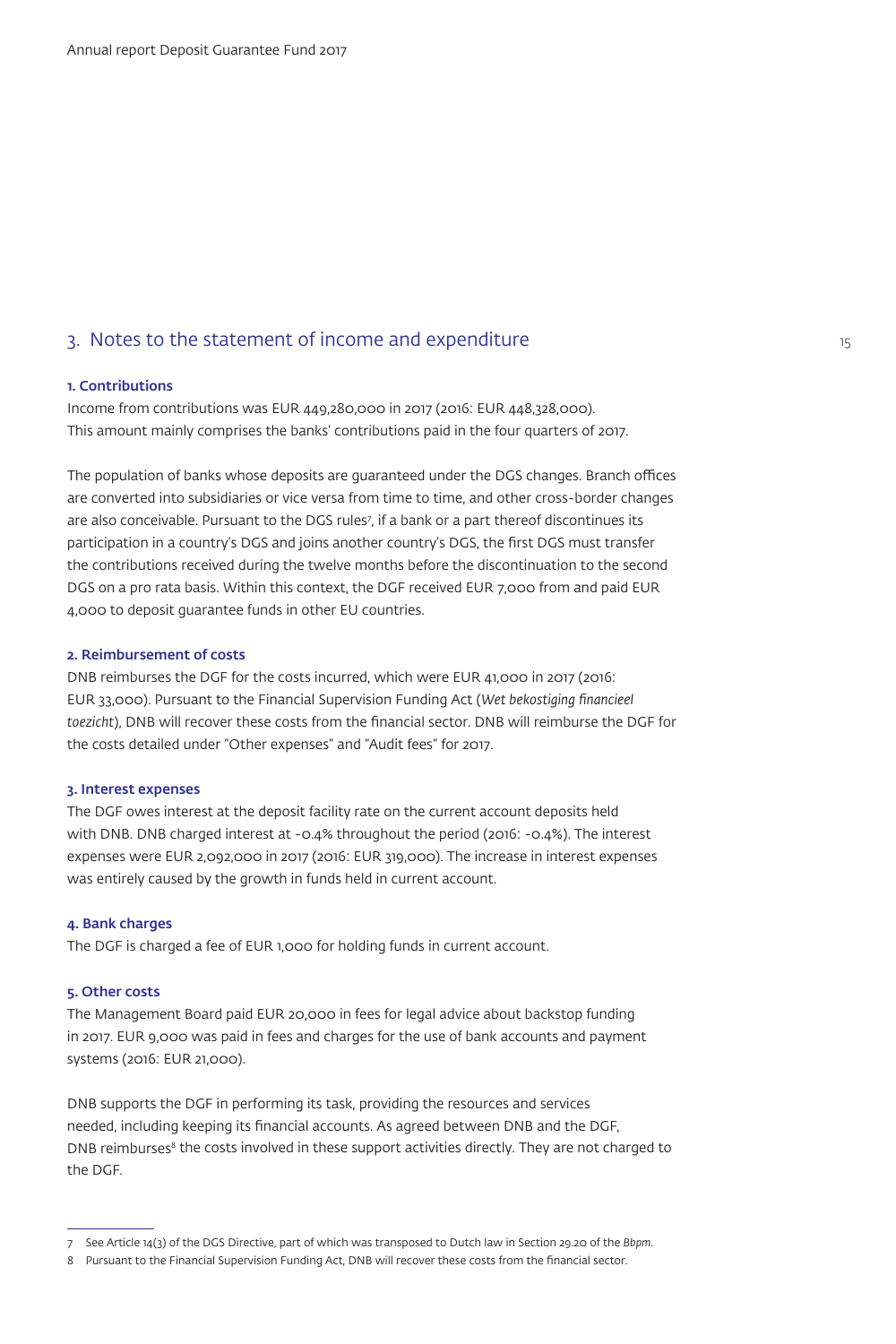### 6. Independent auditor's fee

The fee of the independent auditor amounts to EUR 12,000 (2016: EUR 14,000). This relates solely to the audit of the financial statements.

#### 7. Workforce

The DGF does not employ any staff, as DNB enables it to perform its statutory task by providing staff and other resources.

#### 8. Remuneration of the members of the Management Board

The members of the Management Board were appointed for a period of four years, with effect from 19 April 2016. At present, their positions on the Management Board are:

- Jan Marc Berk Chair
- Bert Boertje *member*
- Martin Heerma *secretary*

The DGF is a legal entity under public law, which means it is governed by the Public and Semi-public Sector Executives Remuneration (Standards) Act (*Wet Normering Topinkomens – WNT*). In accordance with the decision taken by DNB's Governing Board, the members of the Management Board did not receive any remuneration for 2017. There were no loans outstanding to members of the Management Board as at 31 December 2017.

#### 9. Related parties

The DGF works closely with DNB, which administers the DGS and supports the DGF in the adequate performance of its task. As it administers the DGS, DNB also decides when the DGF is deployed.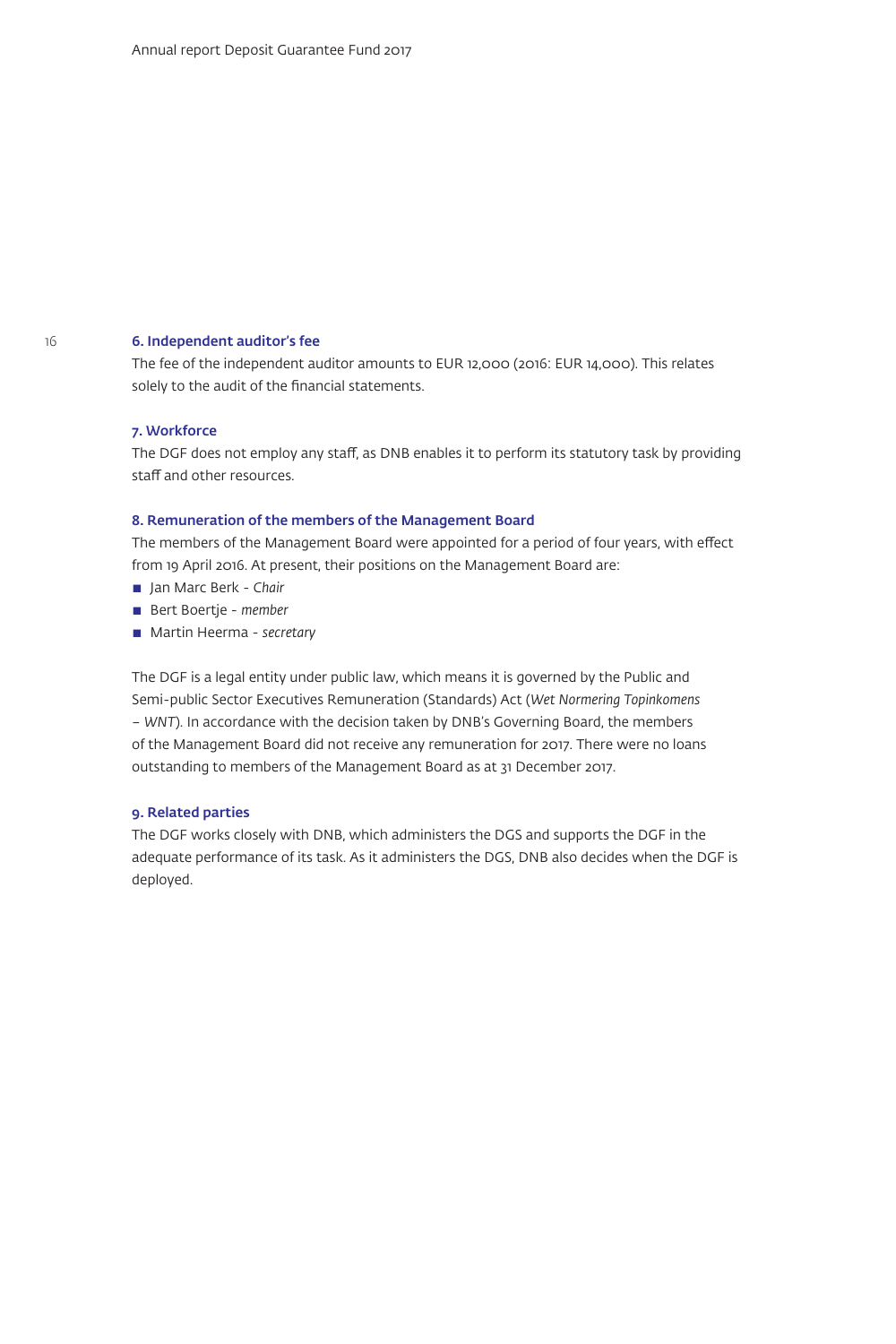## 4. Notes to the statement of cash flows 17 and 17 and 17 and 17 and 17 and 17 and 17 and 17 and 17 and 17 and 17

The statement of cash flows on page [12](#page-11-0) has been prepared using the indirect method.

#### 1. Cash flows from operations

Cash flows from operations of EUR 463,462,000 (2016: EUR 336,967,000) can be broken down as follows:

- 1.1 Operational result: EUR 467,187,000 (2016: EUR 448,009,000). This is the result as stated in the statement of income and expenditure.
- 1.2 Movement in accounts receivable: EUR -3,911,000 (2016: EUR -111,136,000). This concerns a movement in contributions receivable (EUR -3,893,000) and other accounts receivable (EUR -18,000) as explained in item 2 under "Assets" of the notes to the balance sheet.
- 1.3 Movement in accounts payable: EUR -186,000 (2016: EUR 94,000). This concerns a movement in interest payable (EUR 168,000) and other accounts payable (EUR -18,000) as explained in item 2 under "Liabilities" of the notes to the balance sheet.

The current account held with DNB is considered a cash equivalent.

## 2. Cash flows from investments

There were no cash flows from investments.

#### 3. Cash flows from financing

There were no cash flows from financing.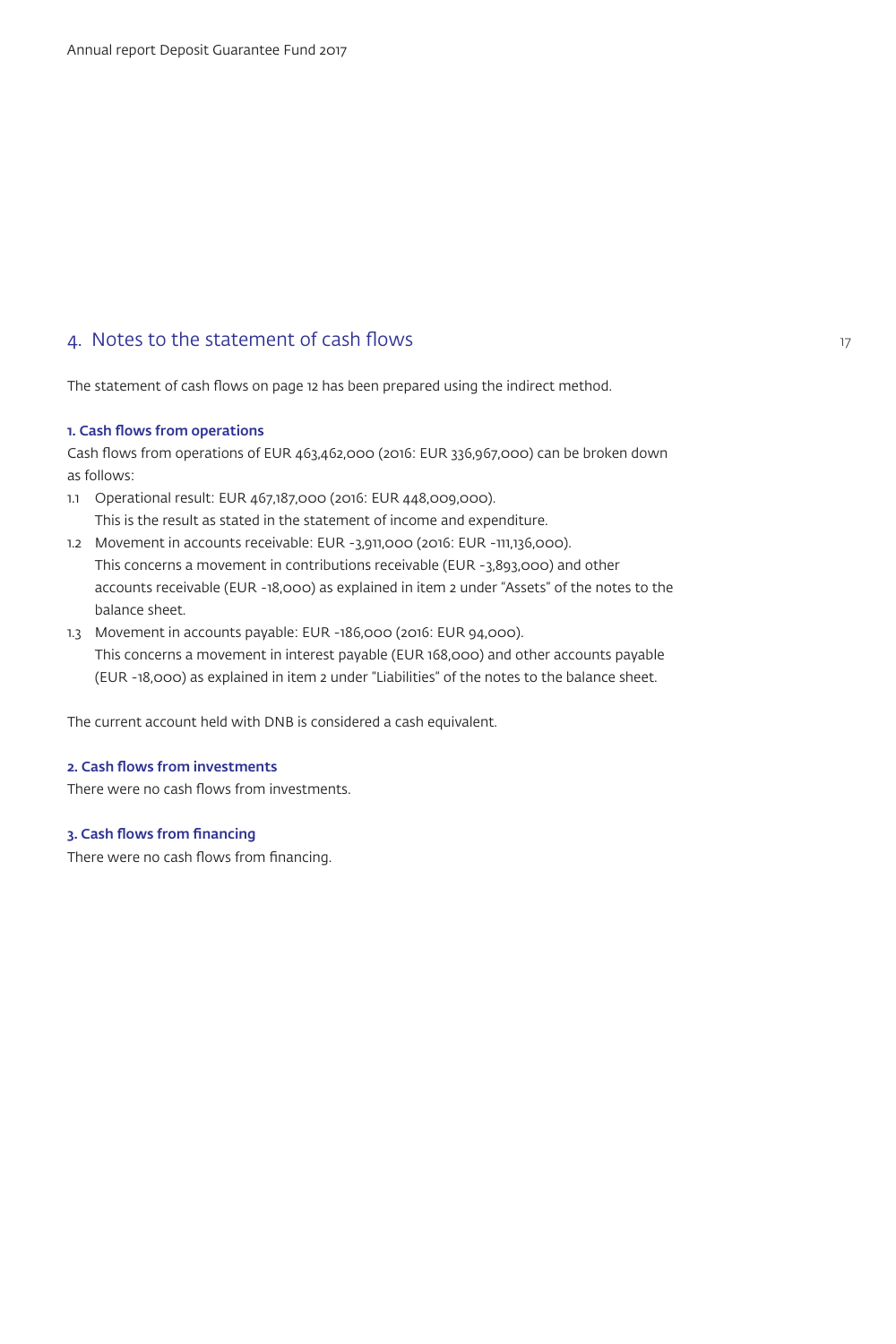# <span id="page-17-0"></span>Appropriation of the result

The result for the 2017 financial year has been added to own funds.

## Events after the balance sheet date

There were no notable events after the balance sheet date.

## Signing of the financial statements

Amsterdam, 12 March 2018 The Management Board of the Deposit Guarantee Fund

Jan Marc Berk **Martin Heerma** Bert Boertje Martin Heerma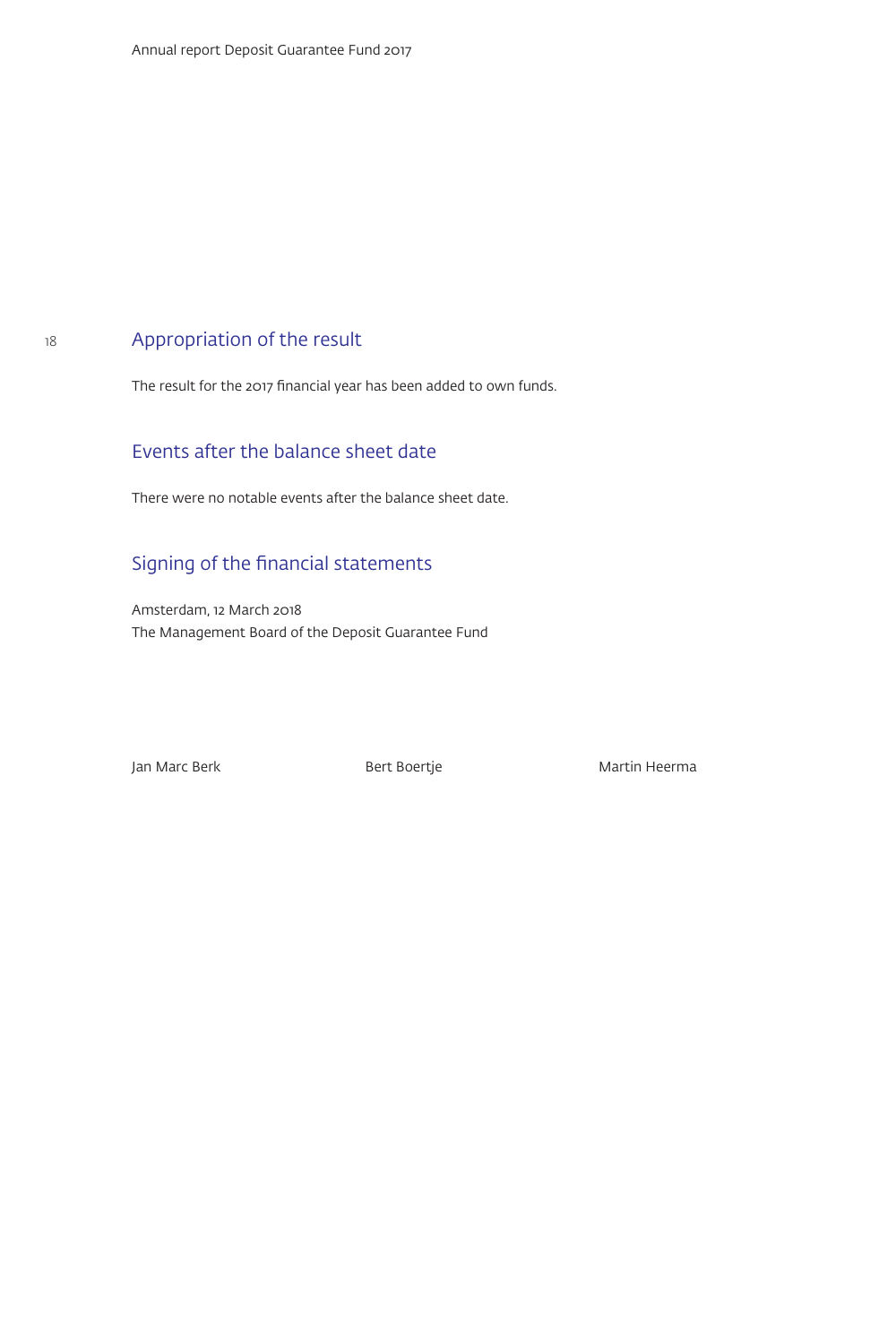# <span id="page-18-0"></span>Other information

## Independent auditor's report

To the Management Board of the Deposit Guarantee Fund

## Report on the financial statements for 2017 as set out in the annual report

#### Our opinion

We have audited the 2017 financial statements of the Deposit Guarantee Fund in Amsterdam.

In our opinion, the financial statements set out in this annual report fairly present the financial position of the Deposit Guarantee Fund's own funds as at 31 December 2017 and the result for the financial year then ended, in accordance with Part 9 of Book 2 of the Dutch Civil Code.

The financial statements comprise:

- 1. the balance sheet as at 31 December 2017;
- 2. the profit and loss account for the year then ended; and
- 3. the notes, comprising a summary of the accounting policies and other explanatory information.

#### Basis for our opinion

We conducted our audit in accordance with Dutch law, including the Dutch Standards on Auditing and the Audit Protocol under the Public and Semi-public Sector Executives Remuneration (Standards) Act (*Wet normering bezoldiging topfunctionarissen publieke en semipublieke sector*). Our responsibilities under those standards are further described in the "Our responsibilities for the audit of the financial statements" section of our report.

We are independent of the Deposit Guarantee Fund in accordance with the Code of Ethics for Professional Accountants (*Verordening inzake de onafhankelijkheid van accountants bij assurance-opdrachten – ViO*) and other relevant independence regulations in the Netherlands. Furthermore, we have complied with the Dutch Code of Ethics (*Verordening gedrags- en beroepsregels accountants – VGBA*).

We believe the audit evidence we have obtained is sufficient and appropriate to provide a basis for our opinion.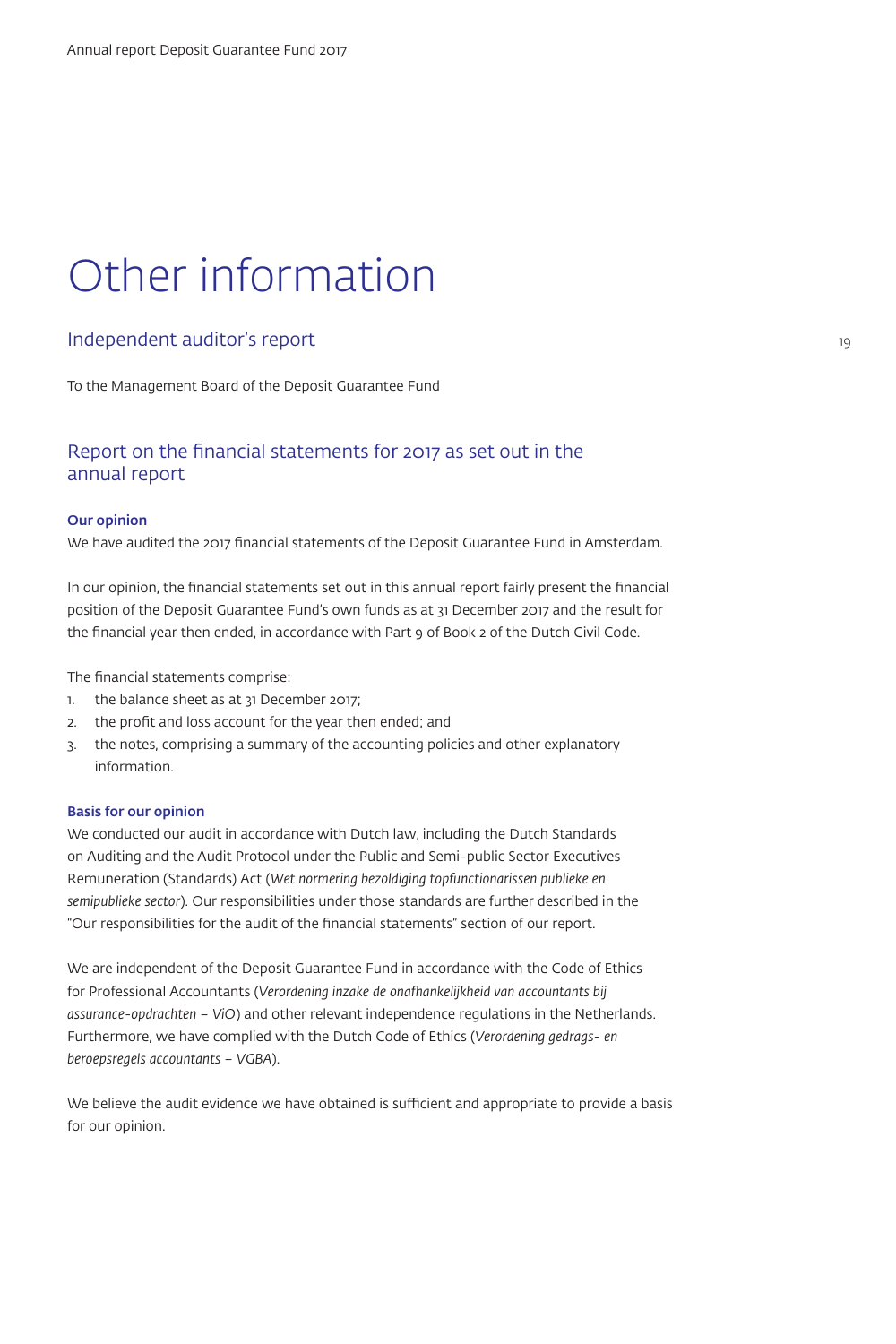### Report on the other information included in the annual report

In addition to the financial statements and our independent auditor's report thereon, the annual report contains other information that consists of:

- $\blacksquare$  The management report
- **The other information.**

Based on the following procedures performed, we conclude that the other information:

- **E** is consistent with the financial statements and does not contain material misstatements; and
- contains the information as required by Part 9 of Book 2 of the Dutch Civil Code.

We have read the other information. Based on our knowledge and understanding obtained through our audit of the financial statements or otherwise, we have considered whether the other information contains material misstatements.

By performing these procedures, we comply with the requirements of Part 9 of Book 2 of the Dutch Civil Code and the Dutch Standard 720. The scope of the procedures performed is substantially less than the scope of those performed in our audit of the financial statements.

## Description of responsibilities regarding the financial statements

#### The Management Board's responsibilities for the financial statements

The Management Board is responsible for the preparation and fair presentation of the financial statements in accordance with Part 9 of Book 2 of the Dutch Civil Code and the provisions of and pursuant to the *WNT*. Furthermore, the Management Board is responsible for such internal control as it determines necessary to enable the preparation of the financial statements that are free from material misstatement, whether due to fraud or error.

As part of the preparation of the financial statements, the Management Board is responsible for assessing the Deposit Guarantee Fund's ability to continue as a going concern. Based on the financial reporting frameworks mentioned, the Management Board should prepare the financial statements using the going concern basis of accounting unless it either intends to liquidate the company or to cease operations, or has no realistic alternative but to do so.

The Management Board should disclose events and circumstances that may cast significant doubt on the Deposit Guarantee Fund's ability to continue as a going concern in the financial statements.

The Management Board is responsible for exercising supervision on the financial reporting process of the Deposit Guarantee Fund.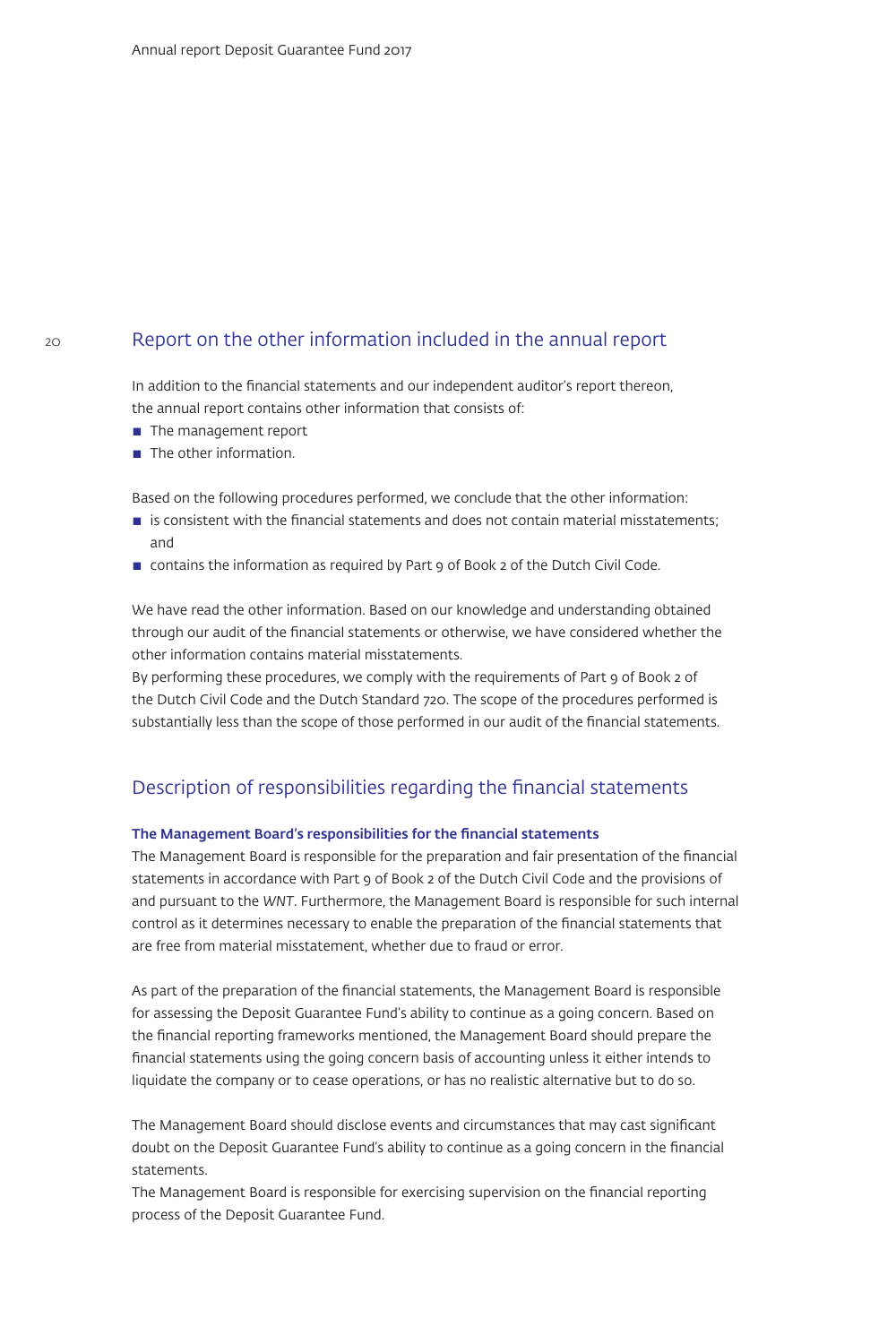#### Our responsibilities for the audit of the financial statements 21

Our objective is to plan and perform the audit assignment in a manner that allows us to obtain sufficient and appropriate audit evidence for our opinion.

Our audit has been performed with a high, but not absolute, level of assurance, which means we may not detect all material errors and fraud during our audit.

Misstatements can arise from fraud or error and are considered material if, individually or in the aggregate, they could reasonably be expected to influence the economic decisions of users taken on the basis of these financial statements. The materiality affects the nature, timing and extent of our audit procedures and the evaluation of the effect of identified misstatements on our opinion.

We have exercised professional judgement and have maintained professional scepticism throughout the audit, in accordance with Dutch Standards on Auditing, ethical requirements and independence requirements. Our audit included e.g.:

- **I** Identifying and assessing the risks of material misstatement of the financial statements, whether due to fraud or error, designing and performing audit procedures responsive to those risks, and obtaining audit evidence that is sufficient and appropriate to provide a basis for our opinion. The risk of not detecting a material misstatement resulting from fraud is higher than for one resulting from error, as fraud may involve collusion, forgery, intentional omissions, misrepresentations, or the override of internal control.
- **D** Obtaining an understanding of internal control relevant to the audit in order to design audit procedures that are appropriate in the circumstances, but not for the purpose of expressing an opinion on the effectiveness of the Deposit Guarantee Fund's internal control.
- **E** Evaluating the appropriateness of accounting policies used and the reasonableness of accounting estimates and related disclosures made by the Management Board.
- **EXECONCIDENT CONCLUDING ON THE APPROX** Concluding on the appropriateness of the lost of the going concern basis of accounting, and based on the audit evidence obtained, whether a material uncertainty exists related to events or conditions that may cast significant doubt on the Deposit Guarantee Fund's ability to continue as a going concern. If we conclude that a material uncertainty exists, we are required to draw attention in our auditor's report to the related disclosures in the financial statements or, if such disclosures are inadequate, to modify our opinion. Our conclusions are based on the audit evidence obtained up to the date of our auditor's report. However, future events or conditions may cause the Deposit Guarantee Fund to cease to continue as a going concern.
- Evaluating the overall presentation, structure and content of the financial statements, including the disclosures.
- **E** Evaluating whether the financial statements represent the underlying transactions and events in a manner that achieves fair presentation.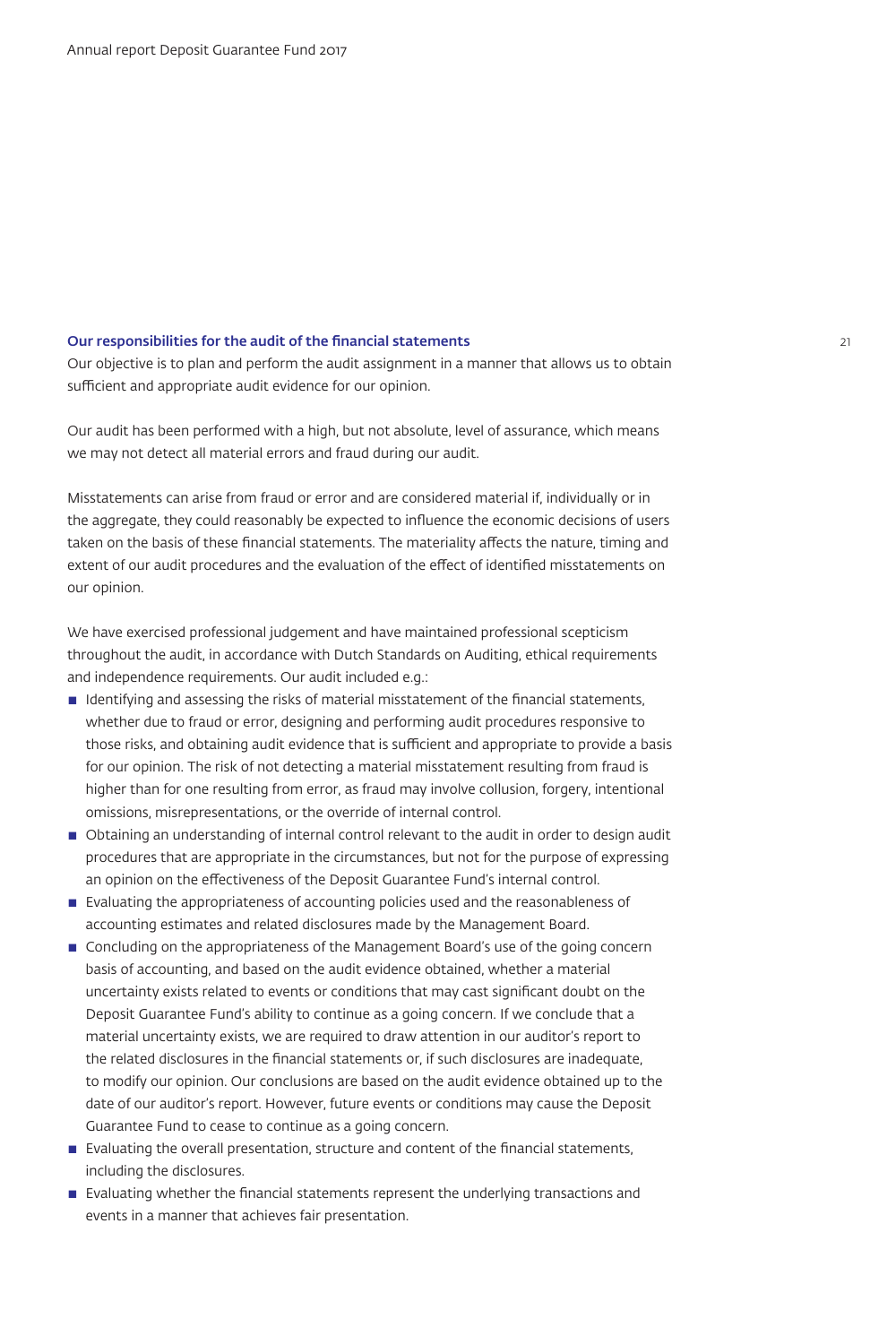We communicate with the Management Board regarding, among other matters, the planned scope and timing of the audit and significant audit findings, including any significant findings in internal control that we identify during our audit.

> Amsterdam, 12 March 2018 Deloitte Accountants B.V.

Ronald Spijker